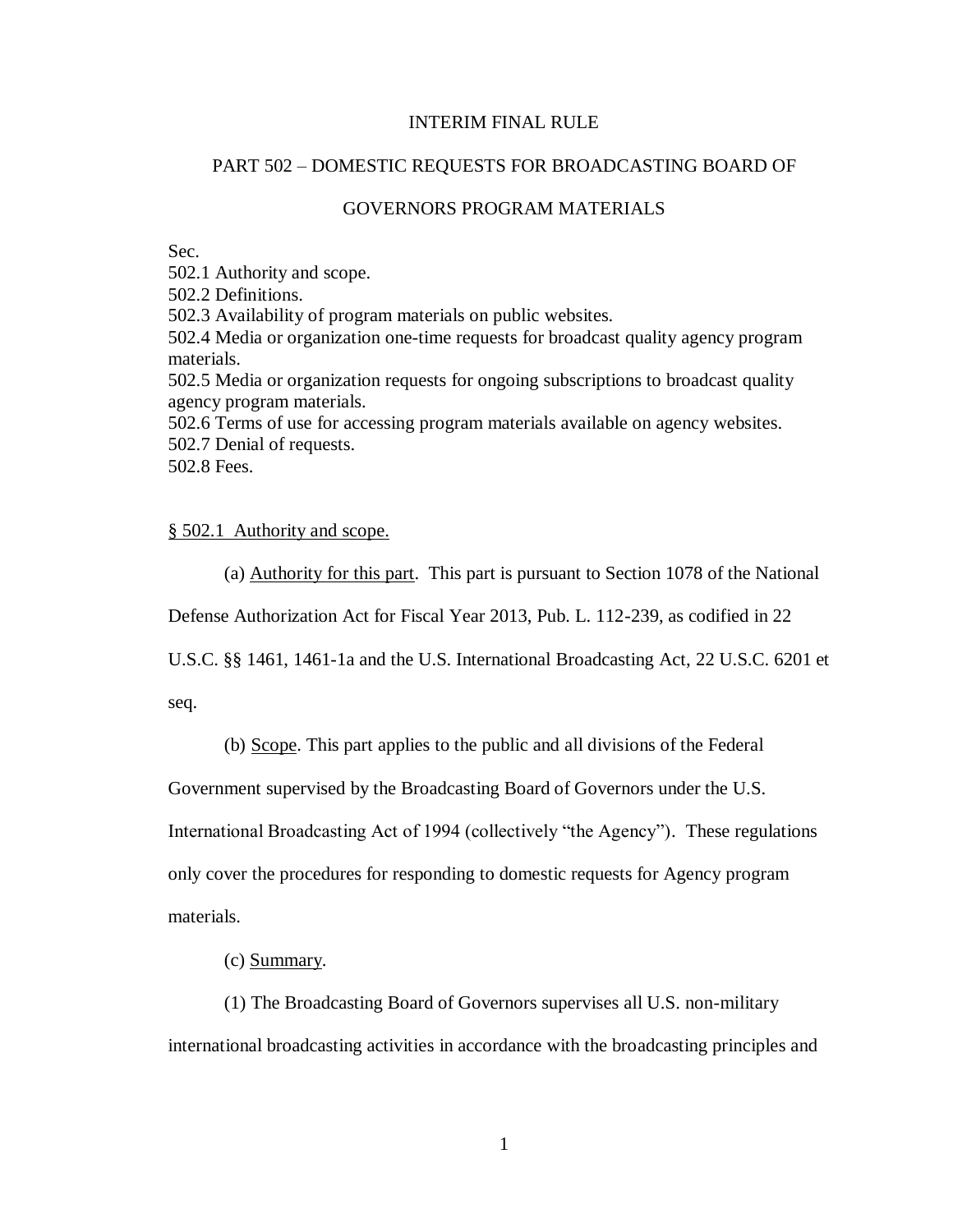standards in the U.S. International Broadcasting Act of 1994, 22 U.S.C. 6201 et seq., including consistency with the broad foreign policy objectives of the United States.

(2) As stated in the U.S. International Broadcasting Act of 1994, it is the policy of the United States to promote freedom of opinion and expression and to open communication of information and ideas among the people of the world. The Agency has adopted as its mission statement "to inform, engage, and connect people around the world in support of freedom and democracy."

(3) It is the Agency's policy to make its program materials available, upon request, whenever doing so is consistent with all statutory authorities, prohibitions, principles, and standards. However, the Agency reserves the right to deny requests for program materials under circumstances described in Section 502.7 of this regulation.

(4) Pursuant to section 501 of the U.S. Information and Educational Exchange Act, as amended, as codified in 22 U.S.C. 1461, the Agency may, upon request, provide members of the public, organizations, and media with program materials which the Agency disseminated abroad, in accordance with these regulations.

(5) Pursuant to Section 208 of Foreign Relations Authorization Act, Fiscal Years 1986 and 1987, as amended, as codified at 22 U.S.C. 1461-1a, the Agency is prohibited from using appropriated funds to influence public opinion in the United States, however, the statute clarifies that the Agency may:

(i) Provide information about its operations, programs, or program materials to the media, the public, or Congress in accordance with applicable law;

(ii) Make program materials available in the Unites States, when appropriate, and in accordance with other applicable law.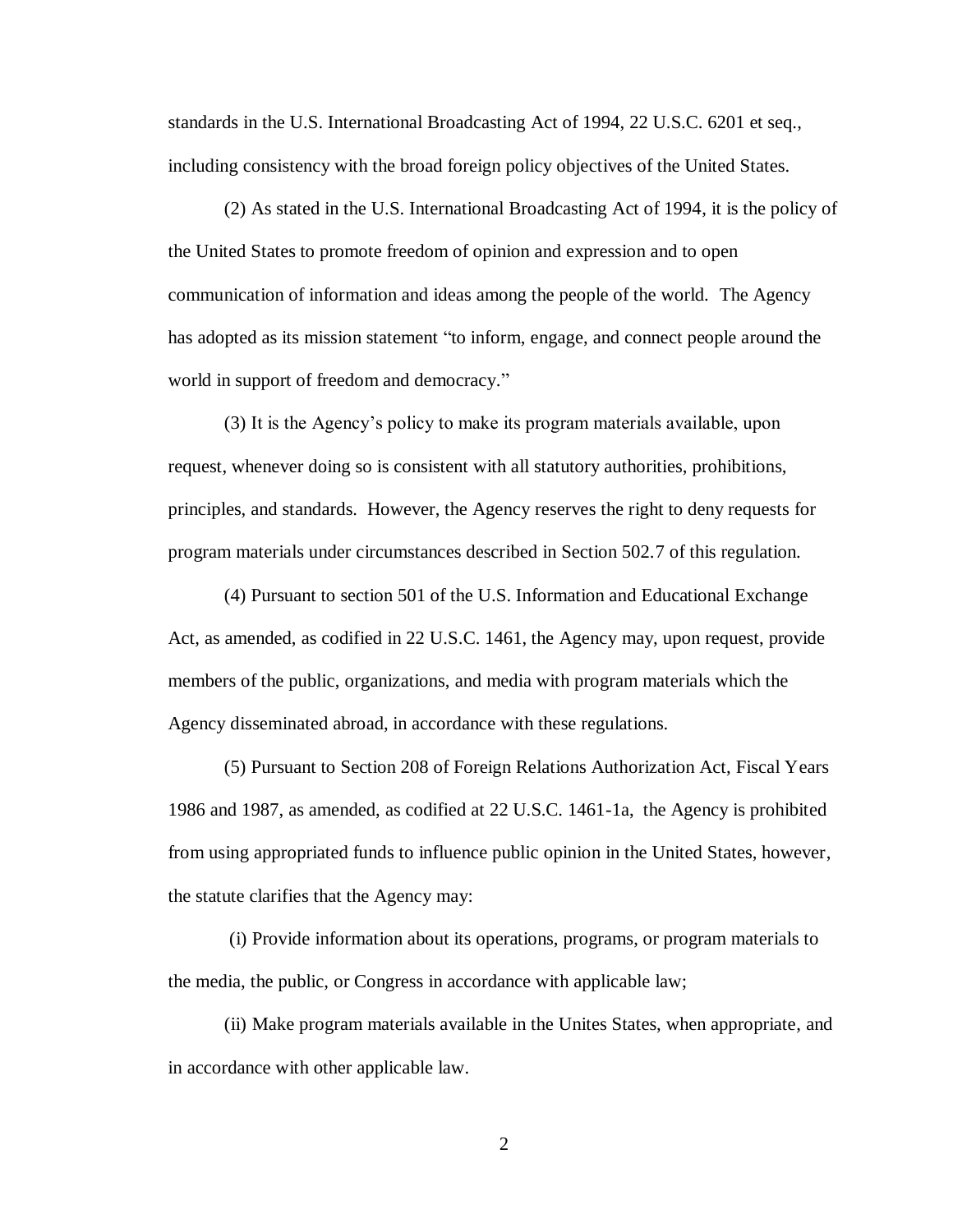#### § 502.2 Definitions.

## As used in this part:

(a) Media entity means any person or entity, that actively gathers information of potential interest to a segment of the public, turns gathered information into a distinct work, or distributes that work to an audience within the United States, and otherwise serves the purposes described in § 502.4.

(b) Organization means any corporation, trust, association, cooperative, or other group organized primarily for scientific, educational, service, charitable, or similar purpose, including but not limited to institutions of higher education, and otherwise serves the purposes described in § 502.4.

(c) Program materials means radio broadcasts, television broadcasts, and Internet content that the Agency disseminates to audiences outside of the United States, pursuant to: The U.S. Information and Educational Exchange Act of 1948 (22 U.S.C. § 1461 et seq.); The U.S. International Broadcasting Act of 1994 (22 U.S.C. § 6201 et seq.); The Radio Broadcasting to Cuba Act (22 U.S.C. § 1465 et seq.); or The Television Broadcasting to Cuba Act (22 U.S.C. § 1465aa et seq.).

(d) Requestor means any private person or entity within the United States that requests program materials from the Agency.

### § 502.3 Availability of program materials on public websites.

(a) The Agency makes program materials available to Requestors through the Agency's news and information websites designed for foreign audiences. To access currently-available Agency program materials, please visit [www.voanews.com](http://www.voanews.com/) and [www.martinoticias.com.](../../../Users/acabral/AppData/Local/Microsoft/Windows/Temporary%20Internet%20Files/Content.Outlook/OBKDF8B9/www.martinoticias.com) The homepages of these websites display a portion of the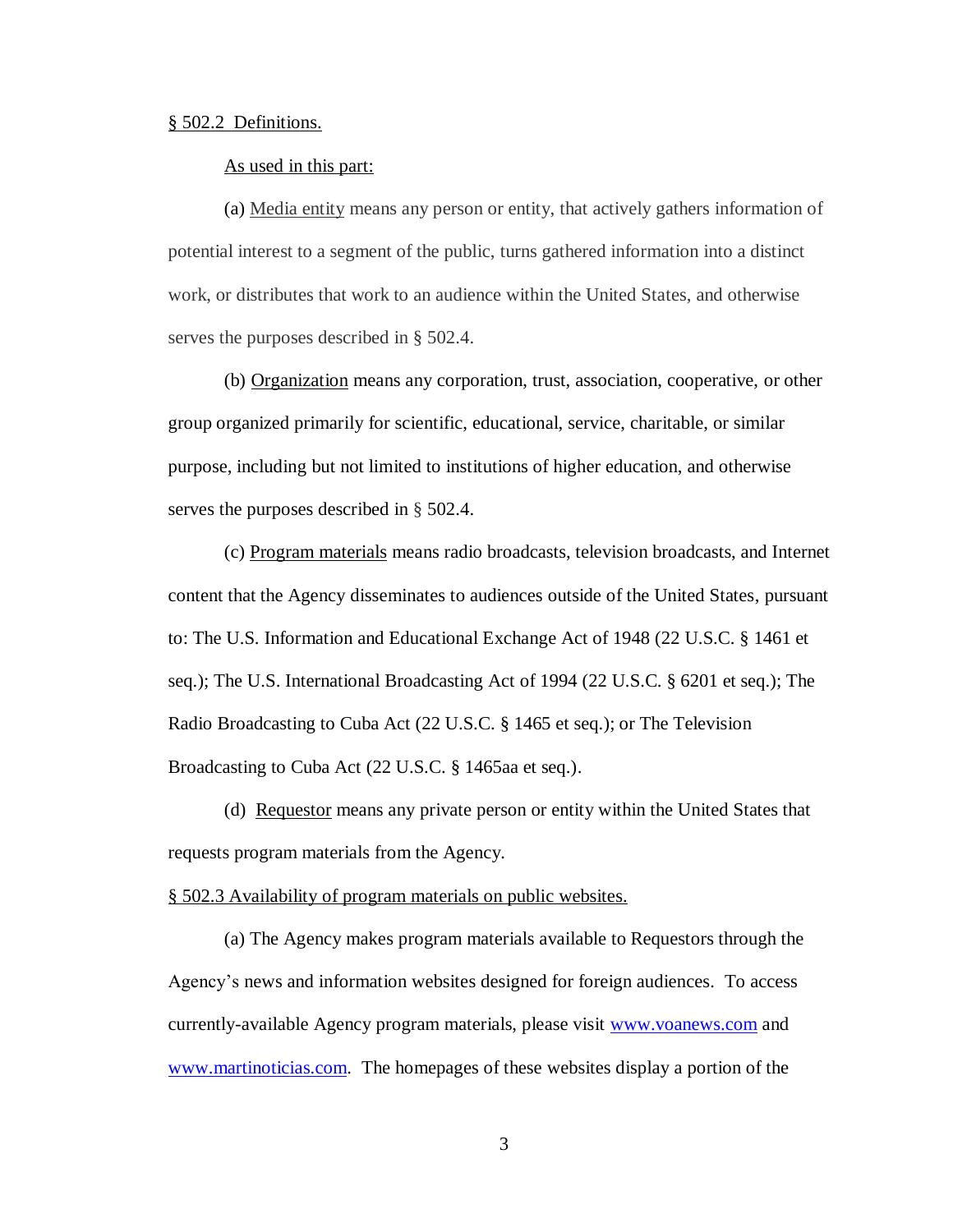Agency's most recent news reporting. Additional program materials are available through the websites' search functions.

(b) Program materials are available on Agency websites after their dissemination abroad, and may be removed from Agency websites solely at the Agency's discretion. The Agency will remove program materials from Agency websites when a National Archives and Records Administration (NARA) records schedule goes into effect, or when required by licensing agreements with third-party copyright holders. Once these program materials have been removed from Agency websites, they are no longer available from the Agency.

(1) When full programs are removed from the Agency's websites in accordance with a NARA records schedule, programs designated as permanent will be transferred to NARA. For information on how to request Agency program materials that have been transferred to NARA, see the Agency's records schedules and NARA's regulations at [www.nara.gov.](http://www.nara.gov/)

(2) Programs designated as temporary under a NARA records schedule will not be retained by the Agency once they are removed from the Agency's websites and are no longer needed for the Agency's use.

(c) Segments incorporated into final programs, including music, interviews, reports, and other program elements, will not be transferred to NARA independently of full program recordings, and will not be available after they have been removed from Agency websites.

(d) Draft program materials, and any other program materials not selected for dissemination abroad, are not available.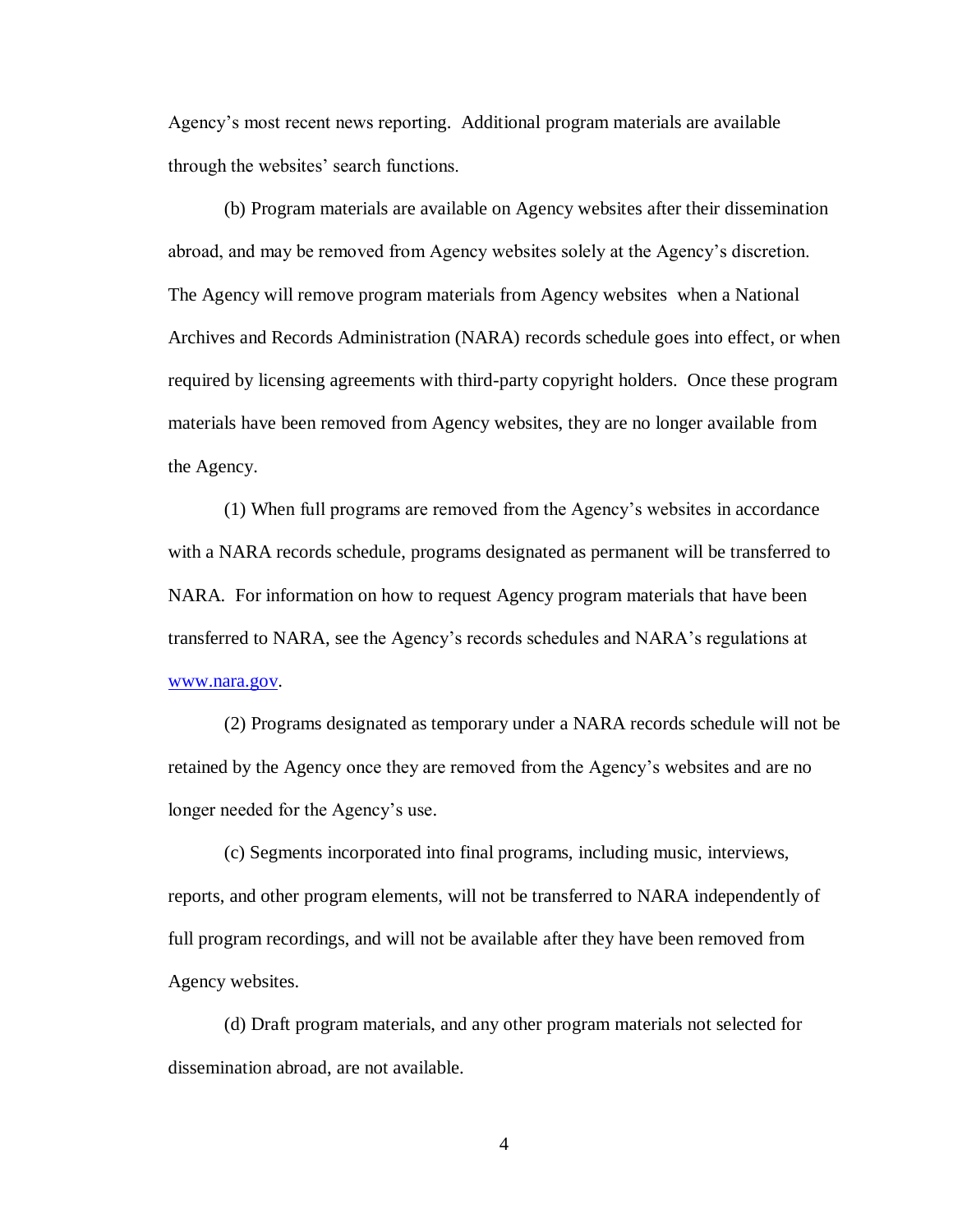(e) The Agency shall determine the method of making program materials available, as well as the file type, file format, resolution, and storage medium(s) that are available. Program materials are only available in the same form (i.e. radio or television file-type and file format) and language in which the Agency disseminated them abroad. § 502.4 Media or organization one-time requests for broadcast quality agency program materials.

Upon request, the Agency may provide a broadcast-quality copy of Agency program materials to Media entities, educational organizations, not-for-profit corporations, or other organizations, provided that the Agency determines that fulfilling such a request for a broadcast-quality copy of the materials would serve the Agency's statutory mission, and that providing the program material is consistent with the Agency Policy for domestic distribution which incorporates the Broadcasting principles and standards, as well as other requirements, found in 22 U.S.C. 1461, 1461-1a, 1462, 6201, 6202, 6203, 6204, 6205, 6206; Pub. L. 112-239, section1078(b), 126 Stat. 1632, 1958; agreements with third-parties who hold a copyright in Agency program materials; and Terms of Use on Agency websites. Please see § 502.5 for information on ongoing subscriptions to broadcast quality Agency program materials.One-time requests for broadcast quality copies of Agency program materials should be directed to:

(a) The Voice of America Office of Public Relations for broadcast-quality copies of Voice of America program materials; and

(b) The TV Marti Division of the Office of Cuba Broadcasting for broadcastquality copies of TV or Radio Marti program materials.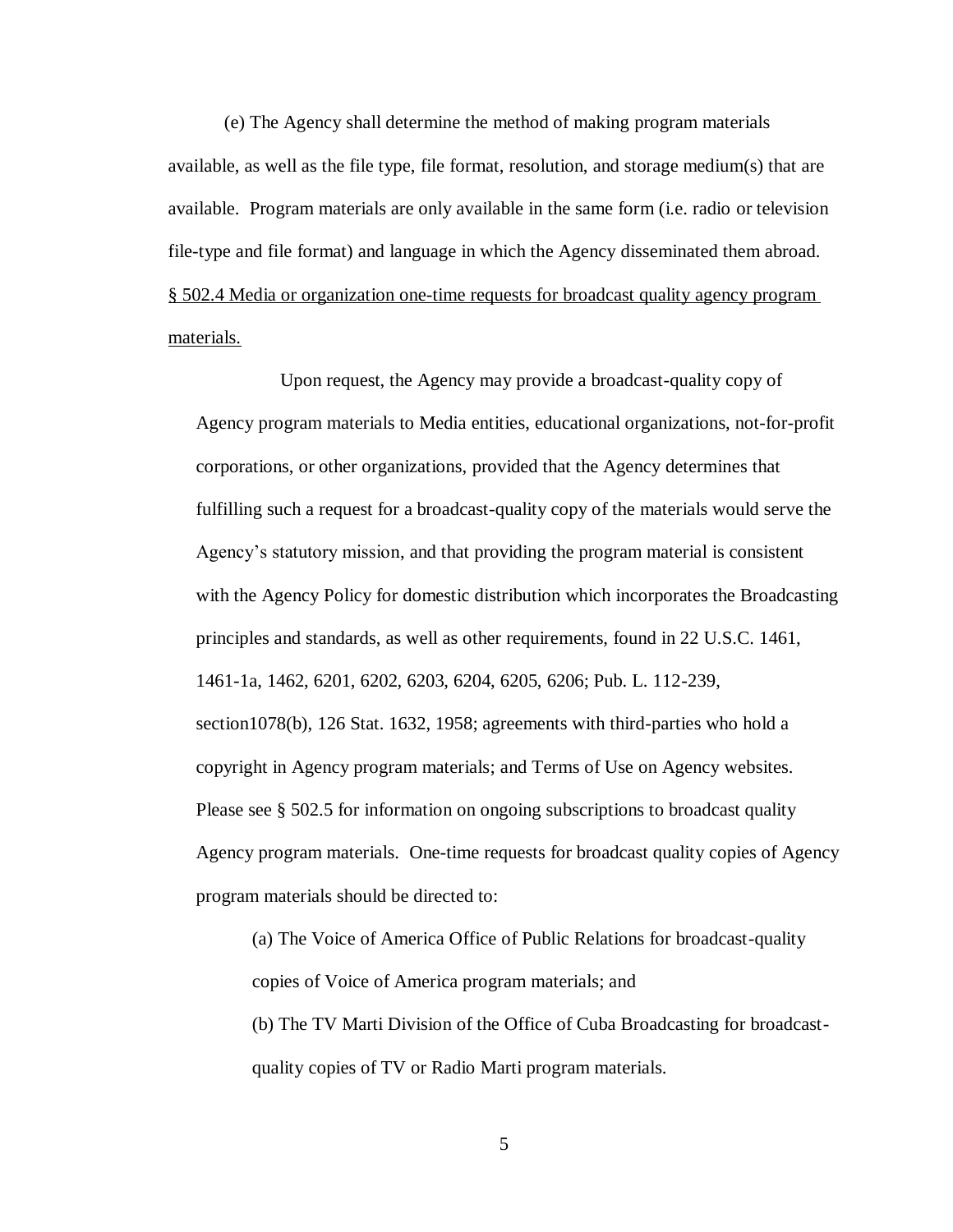§ 502.5 Media or organization requests for ongoing subscriptions to broadcast quality agency program materials

(a) Upon request, the Agency may make program materials available on an ongoing basis to Media entities, or other organizations, through a subscription agreement, provided that the Agency determines that entering into a subscription agreement to make program materials available on an ongoing basis would be consistent with the Agency's mission and authorities. Requested, ongoing subscription agreements must be consistent with the Agency's Policy for domestic distribution which incorporates the Broadcasting principles and standards. And other requirements, found in 22 U.S.C. 1461, 1461-1a, 1462, 6201, 6202, 6203, 6204, 6205, 6206; Pub. L. 112-239, section 1078(b), 126 Stat. 1632, 1958; agreements with third-parties that hold a copyright in Agency program materials; and Terms of Use on Agency websites. Please see § 502.4 for information on one-time requests for broadcast quality Agency program materials.

(b) Media entities, or other organizations, may request ongoing subscriptions by filling out an application form found on the website for the Direct System, the Agency's professional distribution system.

§ 502.6 Terms of use for accessing program materials available on agency websites.

(a) By accessing Agency websites, Requestors agree to all the Terms of Use available on those websites.

(b) All Requestors are advised that Agency program materials may contain thirdparty copyrighted material, unless the Agency specifically informs the Requestor otherwise. Accordingly, and as further explained in the Terms of Use mentioned above, by using Agency websites to access program materials: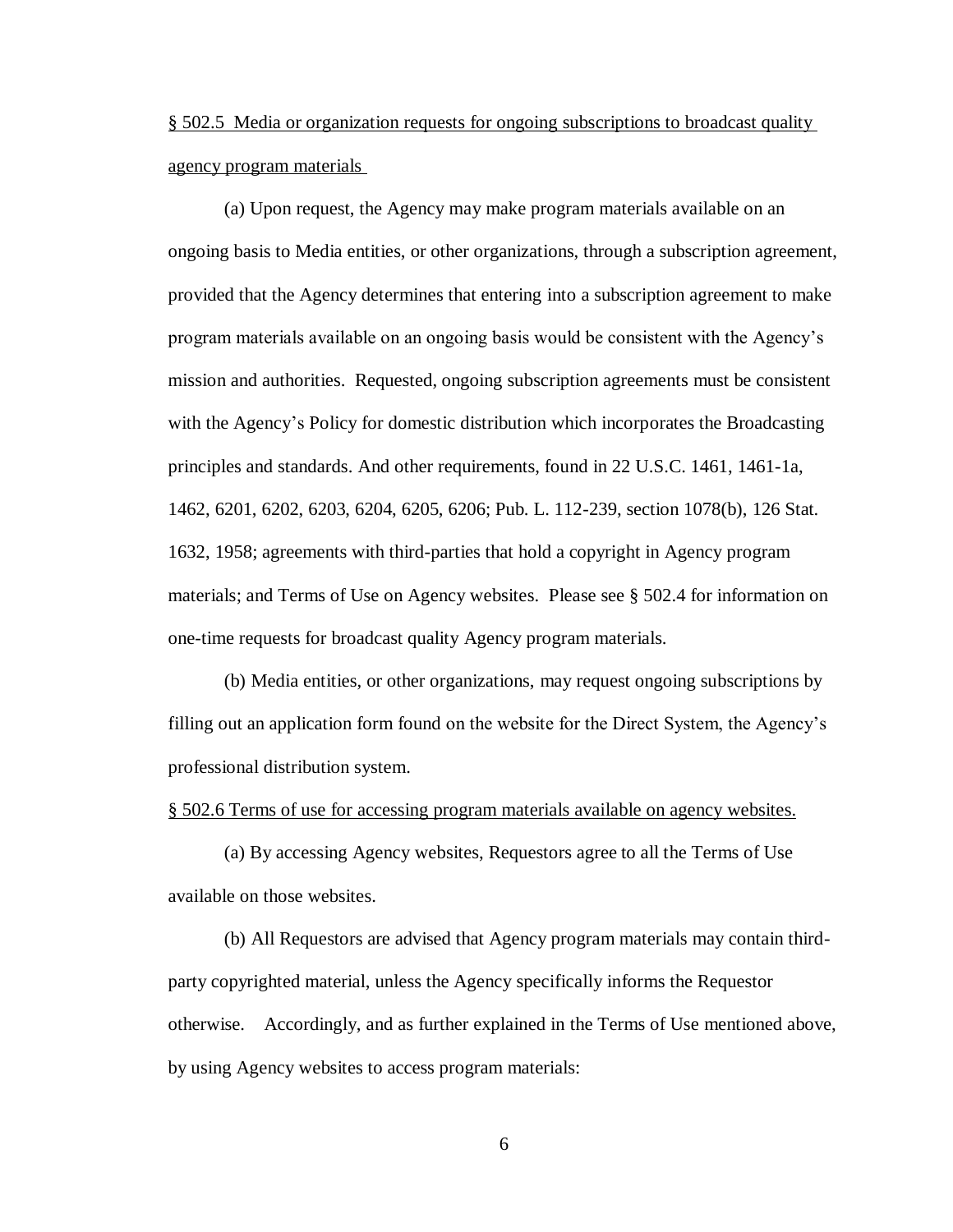(1) The Requestor agrees that he or she is solely responsible for his or her use of program materials provided by the Agency and any copyrighted portion(s) of those materials;

(2) The Requestor agrees that he or she shall secure all necessary licenses from all persons or organizations that hold a copyright in any portion of requested program materials before making any use of those program materials, except uses of program materials permitted by the Copyright Act of 1976, as amended. Permitted uses include: use of works for which copyright protections have lapsed or expired; use for private viewing, study, scholarship, or research purposes; or uses permitted under the fair use provisions of 17 U.S.C. 107.

### §502.7 Denial of requests.

(a) The Agency reserves the right to deny any request for program materials made pursuant to these regulations for cause, including but not limited to the following circumstances:

(1) For a Requestor's failure to comply with the Terms of Use on Agency websites;

(2) For a Requestor's failure to secure necessary rights and licenses to use thirdparty copyrighted materials when the Requestor uses Agency program materials in any way not explicitly permitted by the Copyright Act of 1976, as amended;

(3) When the Agency's distribution of program materials is restricted by an agreement with a third-party that holds a copyright in a portion of Agency program materials;